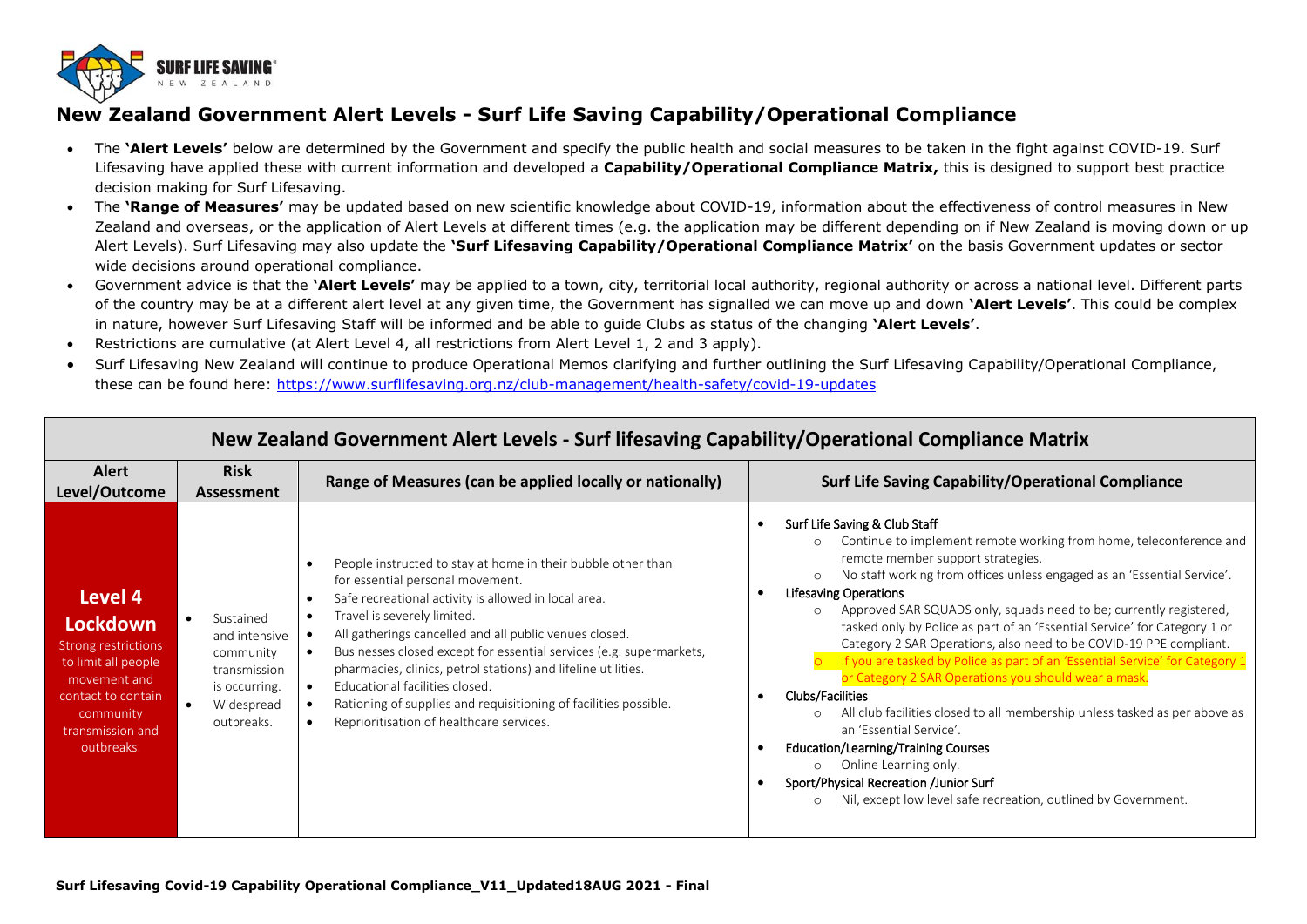

 $Furth$ 

wor social a l transm Ne

|                                                                                                                                                                                             |                                                                                                                                                        |                                                                                                                                                                                                                                                                                                                                                                                                                                                                                                                                                                                                                                                                                                                                                                                                                                                                                                                                                                                                                                                                                                                                                                                                                                                                                                                                                                                                                                                                                                                                                                                                                                                                                                                                                                                                                                                                                                                                                                                                                        | Surf Life Saving & Club Staff<br>$\bullet$                                                                                                                                                                                                                                                                                                                                                                                                                                                                                                                                                                                                                                                                                                                                                                                                                                                                                                                                                                                                                                                                                                                                                                                                                                                                                                                                                                                                                                                                                                                                                                                                                                                                                                                                                                                                                                                                                                                                                                                                                 |
|---------------------------------------------------------------------------------------------------------------------------------------------------------------------------------------------|--------------------------------------------------------------------------------------------------------------------------------------------------------|------------------------------------------------------------------------------------------------------------------------------------------------------------------------------------------------------------------------------------------------------------------------------------------------------------------------------------------------------------------------------------------------------------------------------------------------------------------------------------------------------------------------------------------------------------------------------------------------------------------------------------------------------------------------------------------------------------------------------------------------------------------------------------------------------------------------------------------------------------------------------------------------------------------------------------------------------------------------------------------------------------------------------------------------------------------------------------------------------------------------------------------------------------------------------------------------------------------------------------------------------------------------------------------------------------------------------------------------------------------------------------------------------------------------------------------------------------------------------------------------------------------------------------------------------------------------------------------------------------------------------------------------------------------------------------------------------------------------------------------------------------------------------------------------------------------------------------------------------------------------------------------------------------------------------------------------------------------------------------------------------------------------|------------------------------------------------------------------------------------------------------------------------------------------------------------------------------------------------------------------------------------------------------------------------------------------------------------------------------------------------------------------------------------------------------------------------------------------------------------------------------------------------------------------------------------------------------------------------------------------------------------------------------------------------------------------------------------------------------------------------------------------------------------------------------------------------------------------------------------------------------------------------------------------------------------------------------------------------------------------------------------------------------------------------------------------------------------------------------------------------------------------------------------------------------------------------------------------------------------------------------------------------------------------------------------------------------------------------------------------------------------------------------------------------------------------------------------------------------------------------------------------------------------------------------------------------------------------------------------------------------------------------------------------------------------------------------------------------------------------------------------------------------------------------------------------------------------------------------------------------------------------------------------------------------------------------------------------------------------------------------------------------------------------------------------------------------------|
|                                                                                                                                                                                             |                                                                                                                                                        |                                                                                                                                                                                                                                                                                                                                                                                                                                                                                                                                                                                                                                                                                                                                                                                                                                                                                                                                                                                                                                                                                                                                                                                                                                                                                                                                                                                                                                                                                                                                                                                                                                                                                                                                                                                                                                                                                                                                                                                                                        | Implement remote working from home, teleconference and remote<br>$\circ$                                                                                                                                                                                                                                                                                                                                                                                                                                                                                                                                                                                                                                                                                                                                                                                                                                                                                                                                                                                                                                                                                                                                                                                                                                                                                                                                                                                                                                                                                                                                                                                                                                                                                                                                                                                                                                                                                                                                                                                   |
|                                                                                                                                                                                             |                                                                                                                                                        |                                                                                                                                                                                                                                                                                                                                                                                                                                                                                                                                                                                                                                                                                                                                                                                                                                                                                                                                                                                                                                                                                                                                                                                                                                                                                                                                                                                                                                                                                                                                                                                                                                                                                                                                                                                                                                                                                                                                                                                                                        | member support strategies.                                                                                                                                                                                                                                                                                                                                                                                                                                                                                                                                                                                                                                                                                                                                                                                                                                                                                                                                                                                                                                                                                                                                                                                                                                                                                                                                                                                                                                                                                                                                                                                                                                                                                                                                                                                                                                                                                                                                                                                                                                 |
|                                                                                                                                                                                             |                                                                                                                                                        |                                                                                                                                                                                                                                                                                                                                                                                                                                                                                                                                                                                                                                                                                                                                                                                                                                                                                                                                                                                                                                                                                                                                                                                                                                                                                                                                                                                                                                                                                                                                                                                                                                                                                                                                                                                                                                                                                                                                                                                                                        | No staff working from offices or undertaking travel unless authorised by CE,<br>$\circ$                                                                                                                                                                                                                                                                                                                                                                                                                                                                                                                                                                                                                                                                                                                                                                                                                                                                                                                                                                                                                                                                                                                                                                                                                                                                                                                                                                                                                                                                                                                                                                                                                                                                                                                                                                                                                                                                                                                                                                    |
|                                                                                                                                                                                             |                                                                                                                                                        |                                                                                                                                                                                                                                                                                                                                                                                                                                                                                                                                                                                                                                                                                                                                                                                                                                                                                                                                                                                                                                                                                                                                                                                                                                                                                                                                                                                                                                                                                                                                                                                                                                                                                                                                                                                                                                                                                                                                                                                                                        |                                                                                                                                                                                                                                                                                                                                                                                                                                                                                                                                                                                                                                                                                                                                                                                                                                                                                                                                                                                                                                                                                                                                                                                                                                                                                                                                                                                                                                                                                                                                                                                                                                                                                                                                                                                                                                                                                                                                                                                                                                                            |
|                                                                                                                                                                                             |                                                                                                                                                        |                                                                                                                                                                                                                                                                                                                                                                                                                                                                                                                                                                                                                                                                                                                                                                                                                                                                                                                                                                                                                                                                                                                                                                                                                                                                                                                                                                                                                                                                                                                                                                                                                                                                                                                                                                                                                                                                                                                                                                                                                        | $\bullet$                                                                                                                                                                                                                                                                                                                                                                                                                                                                                                                                                                                                                                                                                                                                                                                                                                                                                                                                                                                                                                                                                                                                                                                                                                                                                                                                                                                                                                                                                                                                                                                                                                                                                                                                                                                                                                                                                                                                                                                                                                                  |
| Level 3<br><b>Restrict</b><br>ther restrictions<br>on activities,<br>including at<br>orkplaces and<br>ially, to address<br>a high risk of<br><b>Ismission within</b><br><b>New Zealand.</b> | Multiple<br>$\bullet$<br>cases of<br>community<br>transmission<br>occurring.<br>$\bullet$<br>Multiple<br>active<br>clusters in<br>multiple<br>regions. | People instructed to stay home in their bubble other than for essential<br>$\bullet$<br>personal movement - including to shop, go to work or school if they<br>have to, local recreation, or to seek medical care.<br>Physical distancing of two metres outside home or one metre in<br>$\bullet$<br>controlled environments like schools and workplaces.<br>Wearing a face covering is strongly encouraged when outside of the<br>$\bullet$<br>home for people 7 years of age and older.<br>People must stay within their immediate household bubble, but can<br>$\bullet$<br>expand this to connect with close family / whānau, or bring in<br>caregivers, or support isolated people. This extended bubble must<br>remain exclusive.<br>Early learning centres and schools are open for children whose parents<br>$\bullet$<br>have to go to work and have no care giver arrangements, particularly<br>essential workers.<br>People must work from home unless that is not possible. Businesses can<br>$\bullet$<br>open premises, but cannot physically interact with customers.<br>Workers should be kept at least 1 metre apart where possible, and face<br>$\bullet$<br>coverings are strongly recommended.<br>All businesses must display a government issued QR code for use with<br>$\bullet$<br>the NZ COVID Tracer App by 19 August.<br>Low risk local recreation activities are allowed.<br>$\bullet$<br>Public venues are closed (e.g. libraries, museums, cinemas, food courts,<br>$\bullet$<br>gyms, pools, playgrounds, markets).<br>Gatherings of up to 10 people are allowed but only for wedding<br>$\bullet$<br>services, funerals and tangihanga. Physical distancing and public health<br>measures must be maintained.<br>Inter-regional travel is highly limited (e.g. for essential workers, people<br>$\bullet$<br>returning to their primary residence, with limited exemptions for<br>others).<br>People at high risk of severe illness (older people and those with existing<br>$\bullet$ | COO, Club Chairperson (for club travel) or part of an 'Essential Service'.<br><b>Lifesaving Operations</b><br>SAR SQUADS as per SOPs' & rescue ready - need to be COVID-19 PPE<br>compliant.<br>Observation and Roaming Patrols can be provided where clubs/services can<br>$\circ$<br>provide the required resources.<br>Flagged areas may be considered but only on a case by case basis to<br>$\circ$<br>maintain public safety, these are only to be approved by the Regional<br>Lifesaving Manager.<br>Red Flag Protocol - If lifeguards are unable to provide a full patrol or the<br>$\circ$<br>water conditions are too dangerous for swimming and there is concern for<br>public safety, 'red flagging' the beach could be used at Alert Level 3,<br>particularly if full patrols are not available due to Alert Level restrictions<br>Clubs/Facilities<br>$\bullet$<br>Club facilities are generally closed to membership unless tasked as per<br>$\circ$<br>above as an 'Essential Service' for SAR SQUADS or if the club/service is<br>providing a Flagged Area, Observational or Roaming Patrols previously<br>agreed by the Regional Office.<br>If Clubs do open to provide a lifesaving service, they will need to have a<br>$\circ$<br>specific approved 'COVID-19 Operational Safety Plan' in place.<br><b>Education/Learning/Training Courses</b><br>$\bullet$<br>Online Learning<br>$\circ$<br>'Close Proximity Training' is approved for lifeguards in IRB's, RWC's, Board<br>$\circ$<br>and Tube Rescues, where a club is providing Observation & Roaming<br>Patrols.<br>No 'upskilling' for members who currently do not hold awards. i.e. no IRB<br>$\circ$<br>driver training for unqualified drivers.<br>Sport/Physical Recreation /Junior Surf<br>$\bullet$<br>No Events.<br>$\circ$<br>Physical Recreation may occur under the following guidelines;<br>$\circ$<br>it needs to be in a low risk local environment, with a safety plan,<br>i.<br>ii.<br>using non-powered individual equipment (Swimming, Boards, Surf<br>Skis), |
|                                                                                                                                                                                             |                                                                                                                                                        | medical conditions) are encouraged to stay at home where possible,                                                                                                                                                                                                                                                                                                                                                                                                                                                                                                                                                                                                                                                                                                                                                                                                                                                                                                                                                                                                                                                                                                                                                                                                                                                                                                                                                                                                                                                                                                                                                                                                                                                                                                                                                                                                                                                                                                                                                     | physical distancing recommendations need to be observed<br>iii.                                                                                                                                                                                                                                                                                                                                                                                                                                                                                                                                                                                                                                                                                                                                                                                                                                                                                                                                                                                                                                                                                                                                                                                                                                                                                                                                                                                                                                                                                                                                                                                                                                                                                                                                                                                                                                                                                                                                                                                            |
|                                                                                                                                                                                             |                                                                                                                                                        | and take additional precautions when leaving home. They may choose<br>to work.                                                                                                                                                                                                                                                                                                                                                                                                                                                                                                                                                                                                                                                                                                                                                                                                                                                                                                                                                                                                                                                                                                                                                                                                                                                                                                                                                                                                                                                                                                                                                                                                                                                                                                                                                                                                                                                                                                                                         | focus must be within existing skill and fitness levels; member must<br>iv.<br>already be competent                                                                                                                                                                                                                                                                                                                                                                                                                                                                                                                                                                                                                                                                                                                                                                                                                                                                                                                                                                                                                                                                                                                                                                                                                                                                                                                                                                                                                                                                                                                                                                                                                                                                                                                                                                                                                                                                                                                                                         |
|                                                                                                                                                                                             |                                                                                                                                                        |                                                                                                                                                                                                                                                                                                                                                                                                                                                                                                                                                                                                                                                                                                                                                                                                                                                                                                                                                                                                                                                                                                                                                                                                                                                                                                                                                                                                                                                                                                                                                                                                                                                                                                                                                                                                                                                                                                                                                                                                                        | if club equipment is used the club must ensure existing<br>V.                                                                                                                                                                                                                                                                                                                                                                                                                                                                                                                                                                                                                                                                                                                                                                                                                                                                                                                                                                                                                                                                                                                                                                                                                                                                                                                                                                                                                                                                                                                                                                                                                                                                                                                                                                                                                                                                                                                                                                                              |
|                                                                                                                                                                                             |                                                                                                                                                        |                                                                                                                                                                                                                                                                                                                                                                                                                                                                                                                                                                                                                                                                                                                                                                                                                                                                                                                                                                                                                                                                                                                                                                                                                                                                                                                                                                                                                                                                                                                                                                                                                                                                                                                                                                                                                                                                                                                                                                                                                        | proficiency/competency.                                                                                                                                                                                                                                                                                                                                                                                                                                                                                                                                                                                                                                                                                                                                                                                                                                                                                                                                                                                                                                                                                                                                                                                                                                                                                                                                                                                                                                                                                                                                                                                                                                                                                                                                                                                                                                                                                                                                                                                                                                    |
|                                                                                                                                                                                             |                                                                                                                                                        |                                                                                                                                                                                                                                                                                                                                                                                                                                                                                                                                                                                                                                                                                                                                                                                                                                                                                                                                                                                                                                                                                                                                                                                                                                                                                                                                                                                                                                                                                                                                                                                                                                                                                                                                                                                                                                                                                                                                                                                                                        | No organised coaching sessions or mixed bubble recreation or training<br>$\circ$                                                                                                                                                                                                                                                                                                                                                                                                                                                                                                                                                                                                                                                                                                                                                                                                                                                                                                                                                                                                                                                                                                                                                                                                                                                                                                                                                                                                                                                                                                                                                                                                                                                                                                                                                                                                                                                                                                                                                                           |
|                                                                                                                                                                                             |                                                                                                                                                        |                                                                                                                                                                                                                                                                                                                                                                                                                                                                                                                                                                                                                                                                                                                                                                                                                                                                                                                                                                                                                                                                                                                                                                                                                                                                                                                                                                                                                                                                                                                                                                                                                                                                                                                                                                                                                                                                                                                                                                                                                        | allowed.                                                                                                                                                                                                                                                                                                                                                                                                                                                                                                                                                                                                                                                                                                                                                                                                                                                                                                                                                                                                                                                                                                                                                                                                                                                                                                                                                                                                                                                                                                                                                                                                                                                                                                                                                                                                                                                                                                                                                                                                                                                   |
|                                                                                                                                                                                             |                                                                                                                                                        |                                                                                                                                                                                                                                                                                                                                                                                                                                                                                                                                                                                                                                                                                                                                                                                                                                                                                                                                                                                                                                                                                                                                                                                                                                                                                                                                                                                                                                                                                                                                                                                                                                                                                                                                                                                                                                                                                                                                                                                                                        | No Junior Surf.<br>$\circ$                                                                                                                                                                                                                                                                                                                                                                                                                                                                                                                                                                                                                                                                                                                                                                                                                                                                                                                                                                                                                                                                                                                                                                                                                                                                                                                                                                                                                                                                                                                                                                                                                                                                                                                                                                                                                                                                                                                                                                                                                                 |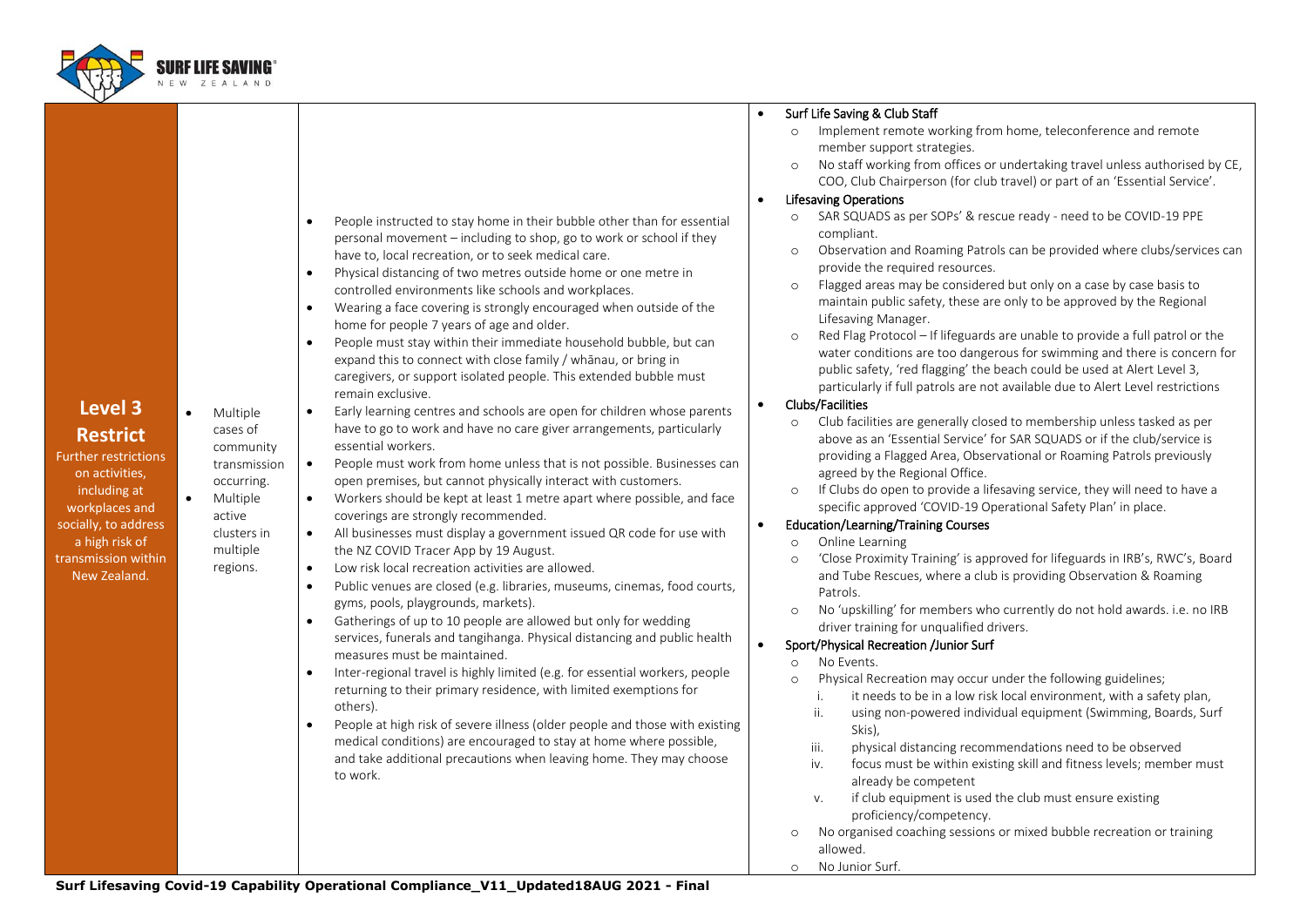

|                      |           |                           |           |                                                                                                                                                                   |           | Surf Life Saving & Club Staff                                                                                                                                                                                                     |
|----------------------|-----------|---------------------------|-----------|-------------------------------------------------------------------------------------------------------------------------------------------------------------------|-----------|-----------------------------------------------------------------------------------------------------------------------------------------------------------------------------------------------------------------------------------|
|                      |           |                           | $\bullet$ | People can connect with friends and family, and socialise in groups of up<br>to 100, go shopping, or travel domestically, if following public health<br>guidance. |           | Working from offices ok, encourage remote working where possible, use<br>$\circ$<br>physical distancing of two metres from people you don't know, with one<br>metre physical distancing in controlled workplaces, contact tracing |
|                      |           |                           |           | Keep physical distancing of two metres from people you don't know                                                                                                 |           | protocols need to be in place.                                                                                                                                                                                                    |
|                      |           |                           |           | when out in public or in retail stores. Keep one metre physical                                                                                                   |           | Club meetings ok, use physical distancing strategies, contact tracing or QR<br>$\circ$                                                                                                                                            |
|                      |           |                           |           | distancing in controlled environments like workplaces, where<br>practicable.                                                                                      |           | code protocols need to be in place.                                                                                                                                                                                               |
|                      |           |                           | $\bullet$ | People 7 years old and older may consider wearing a face covering                                                                                                 |           | Staff can travel, but do it in a safe way, seek authorisation from CE, COO or<br>$\circ$<br>Chairpersons if travel is out of region.                                                                                              |
|                      |           |                           |           | when physical distancing cannot be maintained.                                                                                                                    | $\bullet$ | <b>Lifesaving Operations</b>                                                                                                                                                                                                      |
|                      |           |                           | $\bullet$ | No more than 100 people at gatherings, including weddings, birthdays                                                                                              |           | SAR SQUADS as per SOPs' & rescue ready.<br>$\circ$                                                                                                                                                                                |
|                      |           |                           |           | and funerals and tangihanga.                                                                                                                                      |           | Patrolling models include, Flagged Areas, Observation and Roaming Patrols<br>$\circ$                                                                                                                                              |
|                      |           |                           | $\bullet$ | Businesses can open to the public if following public health guidance                                                                                             |           | during patrol season. No maximum numbers are to be imposed on flagged                                                                                                                                                             |
| Level 2              |           |                           |           | including physical distancing and record keeping. Alternative ways of<br>working encouraged where possible.                                                       |           | areas. Clubs may consider providing more than one flagged where it is<br>practicable to do so.                                                                                                                                    |
| <b>Reduce</b>        | $\bullet$ | Limited                   | $\bullet$ | Hospitality businesses must keep groups of customers separated,                                                                                                   |           | Measures must be taken to sanitise and minimise the sharing of equipment.<br>$\circ$                                                                                                                                              |
| Physical distancing  |           | community<br>transmission |           | seated, and served by a single person. Maximum of 100 people at a                                                                                                 |           | Inter-regional travel for Lifesaving Operations ok, but do it in a safe way.<br>$\circ$                                                                                                                                           |
| and restrictions on  |           | could be                  |           | time.                                                                                                                                                             | $\bullet$ | <b>Clubs/Facilities</b>                                                                                                                                                                                                           |
| leisure and          |           | occurring.                | $\bullet$ | All businesses must display a government issued QR code for use with                                                                                              |           | Club facilities can open if they have an approved 'COVID-19 Operational<br>$\circ$                                                                                                                                                |
| social activities to |           | Active                    |           | the NZ COVID Tracer App by 19 August.                                                                                                                             |           | Safety Plan', overnight club stays should only be permitted where they are                                                                                                                                                        |
| address sporadic     |           | clusters in               | $\bullet$ | Face coverings are encouraged if you are in close contact with others<br>you don't know.                                                                          |           | an essential part of operations, ensure current conditions on mass<br>gatherings, contact tracing protocols, and where practical physical                                                                                         |
| cases or a           |           | more than                 | $\bullet$ | Sport and recreation activities are allowed, subject to conditions on                                                                                             |           | distancing conditions are met.                                                                                                                                                                                                    |
| cluster in New       |           | one region.               |           | gatherings, record keeping, and - where practical - physical distancing.                                                                                          | $\bullet$ | Education/Learning/Training Courses                                                                                                                                                                                               |
| Zealand.             |           |                           | $\bullet$ | Public venues such as museums, libraries and pools can open if they                                                                                               |           | Education/Learning/Training Courses are all subject to current conditions on<br>$\circ$                                                                                                                                           |
|                      |           |                           |           | comply with public health measures and ensure 1 metre physical<br>distancing and record keeping.                                                                  |           | mass gatherings, contact tracing protocols, 'Close Proximity Training' for<br>lifeguards in IRB's, RWC's, Board and Tube Rescues can take place.                                                                                  |
|                      |           |                           | $\bullet$ | Event facilities, including cinemas, stadiums, concert venues and casinos                                                                                         |           | Beach Education, will conform to maximum gathering numbers.<br>$\circ$                                                                                                                                                            |
|                      |           |                           |           | can have more than 100 people at a time, provided that there are no                                                                                               |           | Measures must be taken to sanitise and minimise the sharing of equipment.<br>$\circ$                                                                                                                                              |
|                      |           |                           |           | more than 100 in a defined space, and the groups do not mix.                                                                                                      |           | Inter-regional travel for Education/Learning/Training Courses ok, but do it in<br>$\circ$                                                                                                                                         |
|                      |           |                           | $\bullet$ | It is safe to send your children to schools, early learning services and                                                                                          |           | a safe way.                                                                                                                                                                                                                       |
|                      |           |                           |           | tertiary education. There will be appropriate measures in place.                                                                                                  | $\bullet$ | Events/Physical Recreation/Trainings/Junior Surf                                                                                                                                                                                  |
|                      |           |                           | $\bullet$ | People at higher-risk of severe illness from COVID-19 (e.g. those with<br>underlying medical conditions, especially if not well-controlled, and                   |           | Events/Physical Recreation/Trainings/Junior Surf are all subject to current<br>$\circ$<br>conditions on mass gatherings, contact tracing protocols, and where                                                                     |
|                      |           |                           |           | seniors) are encouraged to take additional precautions when leaving                                                                                               |           | practical physical distancing conditions should be meet.                                                                                                                                                                          |
|                      |           |                           |           | home. They may work, if they agree with their employer that they can                                                                                              |           | Measures must be taken to sanitise and minimise the sharing of equipment.<br>$\circ$                                                                                                                                              |
|                      |           |                           |           | do so safely.                                                                                                                                                     |           | Inter-regional travel for Events/Physical Recreation/Trainings/Junior Surf ok,<br>$\circ$<br>but do it in a safe way.                                                                                                             |